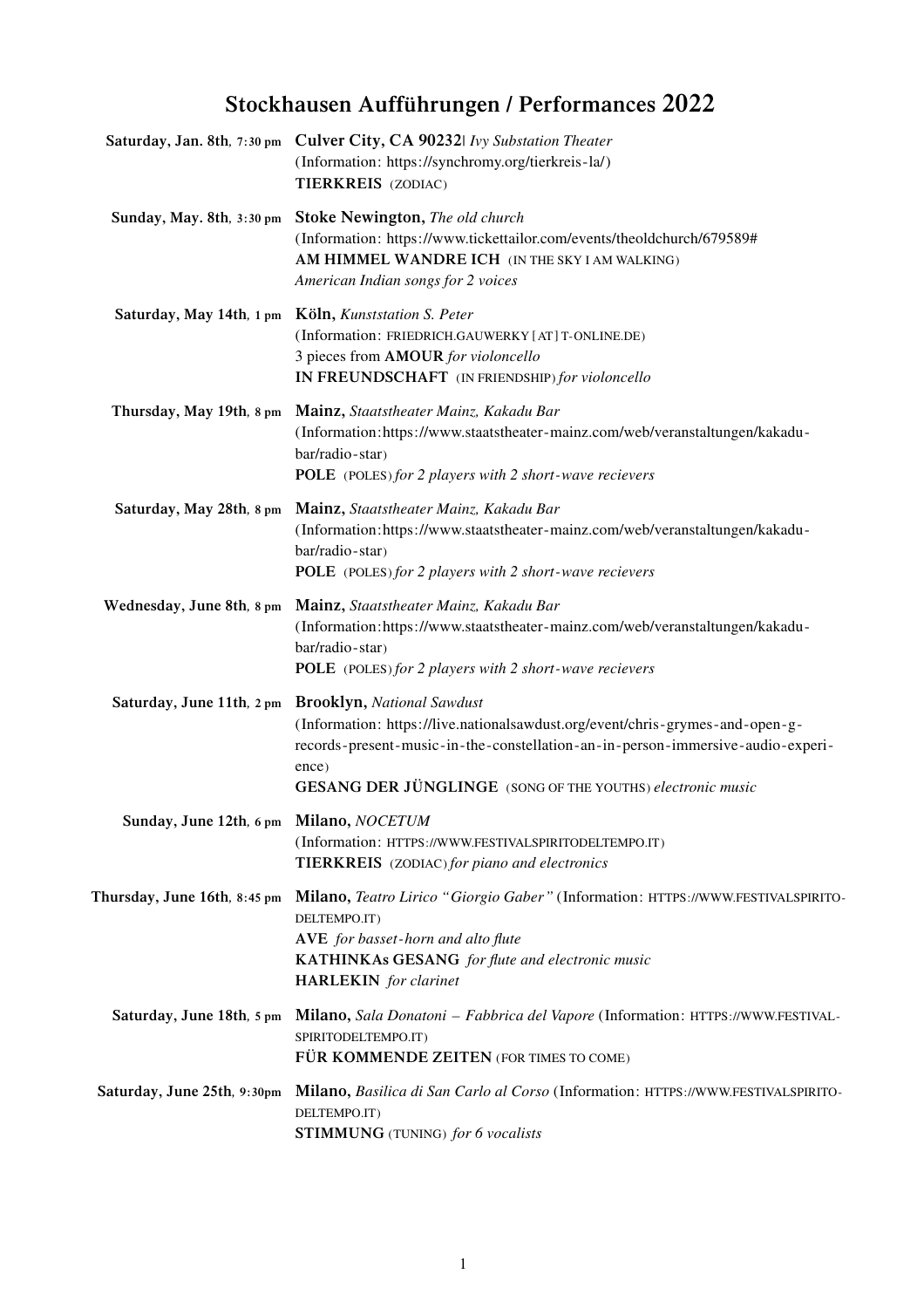#### **July 9th to July 17th: Stockhausen Concerts and Courses 2022**

(Information: *Stockhausen-Stiftung für Musik / Stockhausen Foundation for Music*, 51515 Kuerten, Germany; e-mail:info@Stockhausen-Stiftung.de)

#### **9 public concerts**, **Suelztalhalle, Kuerten**

#### **Saturday, July 9th, 5 p.m.**

Festive **opening** of the courses at the *Karlheinz-Stockhausen-Platz***.** MICHAEL'S CALL *for 4 trumpets* will open and close the ceremony

#### **Saturday, July 9th, 8 p.m.,** *Sülztalhalle*

**SIRIUS** (*Summer Version*) *Electronic music and trumpet, soprano, bass clarinet, bass*

**Sunday, July 10th, 8 p.m.,** *Sülztalhalle* **SIRIUS** (*Summer Version*) *Electronic music and trumpet, soprano, bass clarinet, bass*

**Monday, July 11th, 8 p.m.,** *Sülztalhalle* **HYMNEN / ANTHEMS** *Electronic and Concrete music*

**Tuesday, July 12th, 8 p.m.,** *Sülztalhalle* **PIANO PIECES VII, VIII, IX**

**ZYKLUS / CYCLE** *for a percussionist*

**REFRAIN** *for 3 players* 

#### *\**

**KONTAKTE / CONTACTS** *für electronic sounds, piano and percussion*

#### **Wednesday, July 13th, 8 p.m.,** *Sülztalhalle*

**HIMMELS-TÜR (HEAVEN'S DOOR) 4th Hour of KLANG,**  *for a percussionist and a little girl*

and

*1st participants' concert*

#### **Thursday, July 14th, 8 p.m.,** *Sülztalhalle*

**ARGUMENT** (of THURDAY from LIGHT) *for tenor, bass, synthesizer player, percussionist,* 

**VISION** (of THURDAY from LIGHT) *for tenor, trumpeter, dancer, synthesizer*

**\***

#### **UNSICHTBARE CHÖRE / INVISIBLE CHOIRS**

(of THURDAY from LIGHT)

*[8-track playback]*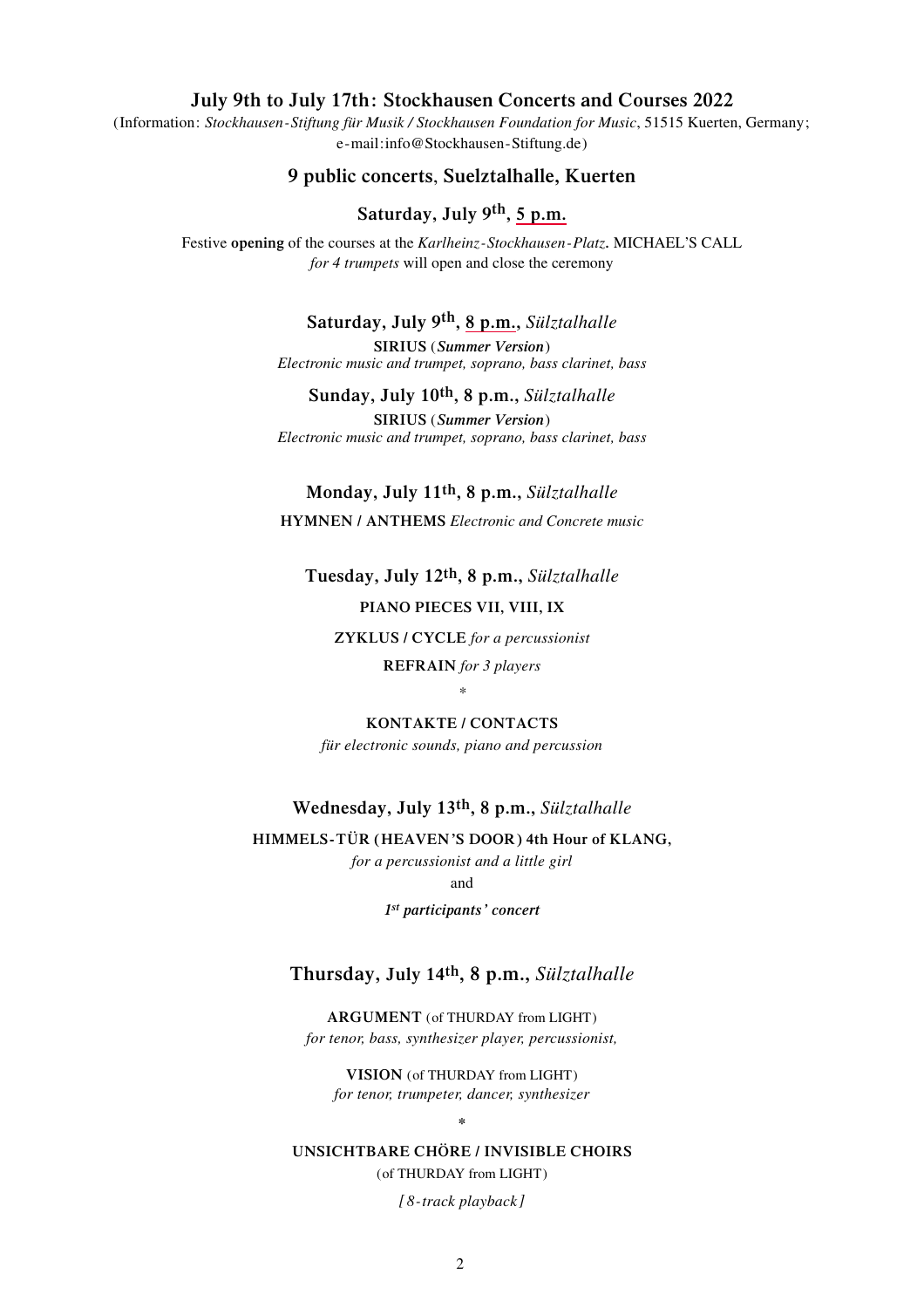### **Friday, July 15th, 8 p.m.,** *Sülztalhalle*

and *2nd participants' concert*

### **Saturday, July 16th, 8 p.m.,** *Sülztalhalle 3rd participants' concert*

### **Sunday, July 17th, 6 p.m.,** *Sülztalhalle*

**INORI** *for 2 dancer-mimes and orchestra* [tape]

|  | Saturday, August 27th, 7:30 pm Brühl   Schlosspark Brühl (Information: https://www.achtbruecken.de/de/pro-<br>gramm#date=09052022) |
|--|------------------------------------------------------------------------------------------------------------------------------------|
|  | <b>STERNKLANG (STAR SOUND)</b>                                                                                                     |
|  | Park Music for 5 groups (21 singers and instrumentalists)                                                                          |
|  | Saturday, Nov. 5th,6 pm Lille   Opéra de Lille (Information: https://billetterie.opera-                                            |
|  | lille.fr/selection/event/date?productId=101857024799                                                                               |
|  | FREITAG aus LICHT (FRIDAY from LIGHT) Opera in a greeting, two acts and fare-                                                      |
|  | well for 5 musical performers (soprano, baritone, bass, flute, basset-horn), children's                                            |
|  | orchestra, children's choir, 12 choir singers / a synthesizer player / 12 couples of                                               |
|  | dancer-mimes, electronic music with sound scenes / sound projectionist                                                             |
|  | Monday, Nov. 7th, 8 pm Lille   Opéra de Lille (Information: https://billetterie.opera-                                             |
|  | lille.fr/selection/event/date?productId=101857024799)                                                                              |
|  | FREITAG aus LICHT (FRIDAY from LIGHT)                                                                                              |
|  | Tuesday, Nov. 8th, 8 pm Lille   Opéra de Lille (Information: https://billetterie.opera-                                            |
|  | lille.fr/selection/event/date?productId=101857024799)                                                                              |
|  | FREITAG aus LICHT (FRIDAY from LIGHT)                                                                                              |
|  | Monday, Nov. 14th, 7:30 pm Paris   Philharmonie de Paris (Information: http://www.lebalcon.com/?audiothe-                          |
|  | me_gig=freitag-aus-licht-opera)                                                                                                    |
|  | FREITAG aus LICHT (FRIDAY from LIGHT)                                                                                              |
|  |                                                                                                                                    |